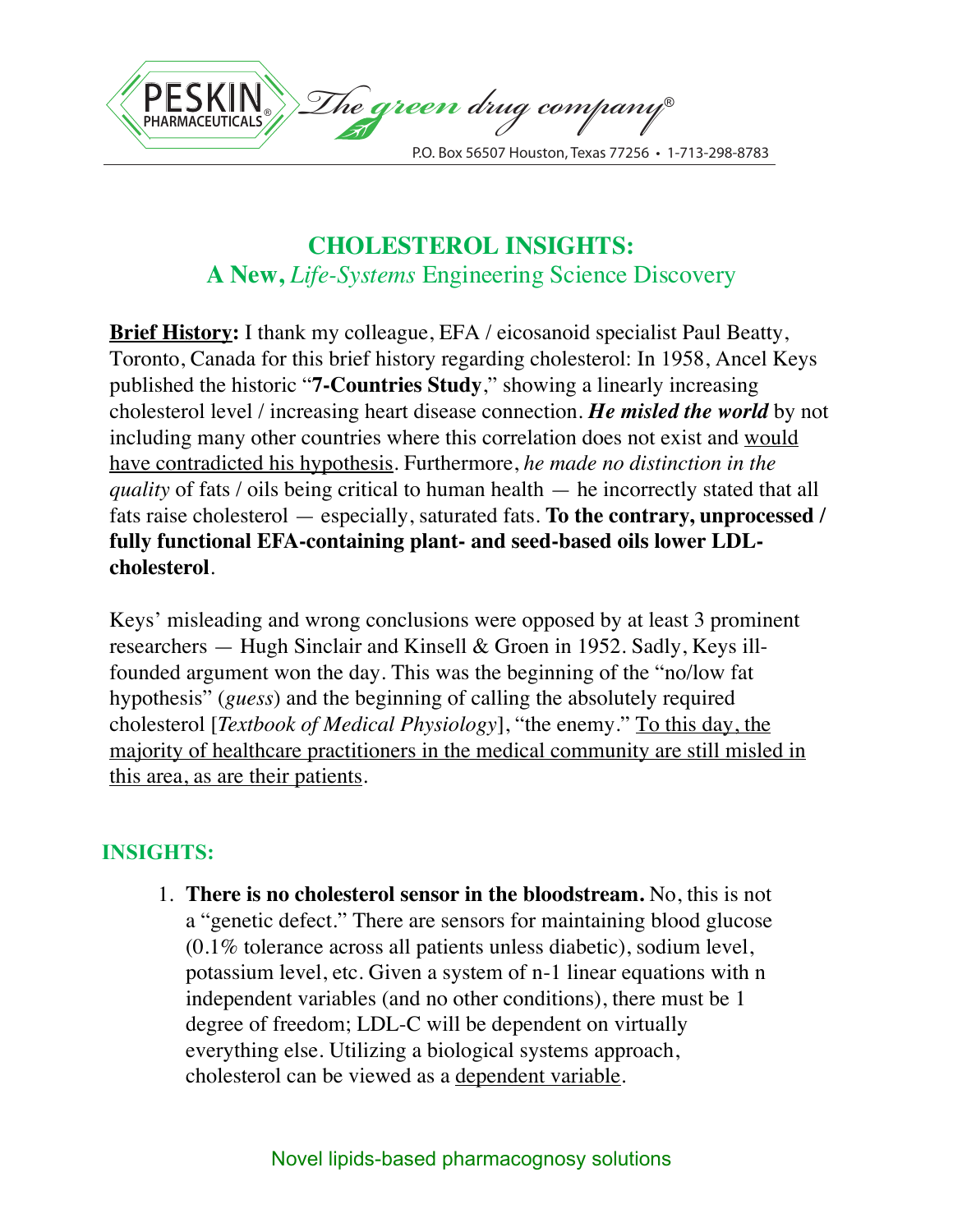**LDL-C's absolute number, therefore, is irrelevant**. This explains a lack of a required sensor to fix a set amount in the bloodstream. Furthermore, in addition to healing cardiovascular abnormalities, cholesterol has no less than 10 critical functions in the body, (*Textbook of Medical Physiology*). Pre-1990 LDL-C was never considered "bad."

2. **Other than healing an impaired vascular issue, does cholesterol have other important functions?** YES. Via *esterification*, LDL-C is the transporter of Essential EFAs (linoleic acid (LA) and alpha-linolenic acid (ALA) — the only 2 essential fatty acids). "*Esterification*" is a condensation reaction (the water is removed) – think of the Essential EFAs being "magnetized" to the cholesteryl molecule for transport in the bloodstream.

"80%-90% of the dietary cholesterol absorbed is esterified with long-chain fatty acids in the intestinal mucosa" (*Harper's Illustrated Biochemistry*). Approximately 55% of the esterified portion is Essential omega-6 – LA in both LDL-C and HDL-C, and about 20% of the free fatty acids in each class (Sinclair). "**LA, [Essential omega-6] is one of the most abundant fatty acids in LDL-C**." (Bowen, *Current Atherosclerosis Reports*; 6:477- 484,2004). We see the structure in apolipoprotein B (Apo B) below:



Textbook of Medical Physiology, pg 874

## Novel lipids-based pharmacognosy solutions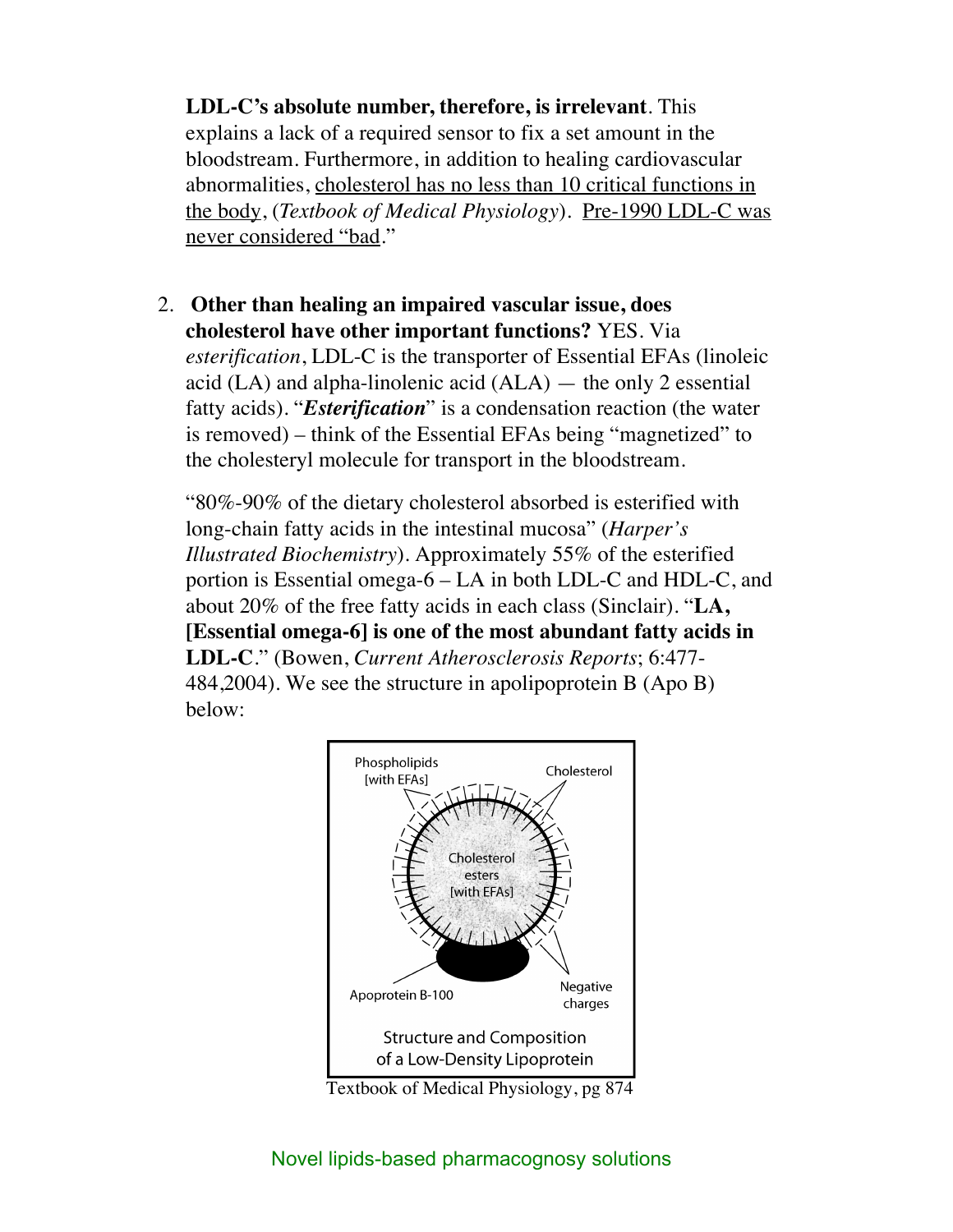- 3. **Why is this esterification of the cholesteryl molecule to the Essential EFAs critical to the understanding of the action of statins?** Because, due to ubiquitous food processing, all cooking oils contain significant amounts of **highly chemically processed**, nonfunctional seed oil's LA (*transformed from active to functionally impaired* via harmful transfats / interesterified fat formation, etc.). Therefore, when LDL-C is reduced, its nonfunctional / adulterated LA it transports is also REDUCED, which is very good. **HOWEVER, at the same time, the fully functional, vitally important (esterified) LA is REDUCED very, very bad**. In fact, "all-cause" mortality would be expected to significantly increase in statin users; and it does increase (e.g., increased cancer and diabetes).
- 4. **Fully functional LA is critical to each of your** *100 trillion cells*. Fully functional LA in the cell membranes allow hormones including insulin — to be more effectively utilized (less insulin resistance). Essential EFAs comprise 25% - 33% of each of the 100 trillion cellular membranes in tissue and organs (Molecular Biology of the Cell). Mitochondria are loaded with LA in the cardiolipin, too (Harper's Illustrated Biochemistry / Textbook of Medical Physiology). There is significantly more LA than ALA in every cell membrane regardless of organ — 4Xs-6Xs more LA than ALA, as well as dominating plasma lipids (Spector, Chapkin, Markides, Anderson).

Fully functional LA is also critically important for maximizing CELLULAR OXYGENATION (Campbell) — and lack of / impairment of (cellular) oxygen transport is known to be highly cancer-causing — the *prime cause* of cancer (Warburg).

5. **Does reduction of LDL-C's (esterified) LA cause additional problems?** Yes. Statins are sometimes *claimed* to possess a mild anti-inflammatory action; however, LA's long-chain metabolite —  $PGE_1$  — is the **body's most potent natural anti-inflammatory**. **Statin use impairs its production**. PGE<sub>1</sub> is also known to reverse existing arterial occlusions / thromboses (Weiss) and is a potent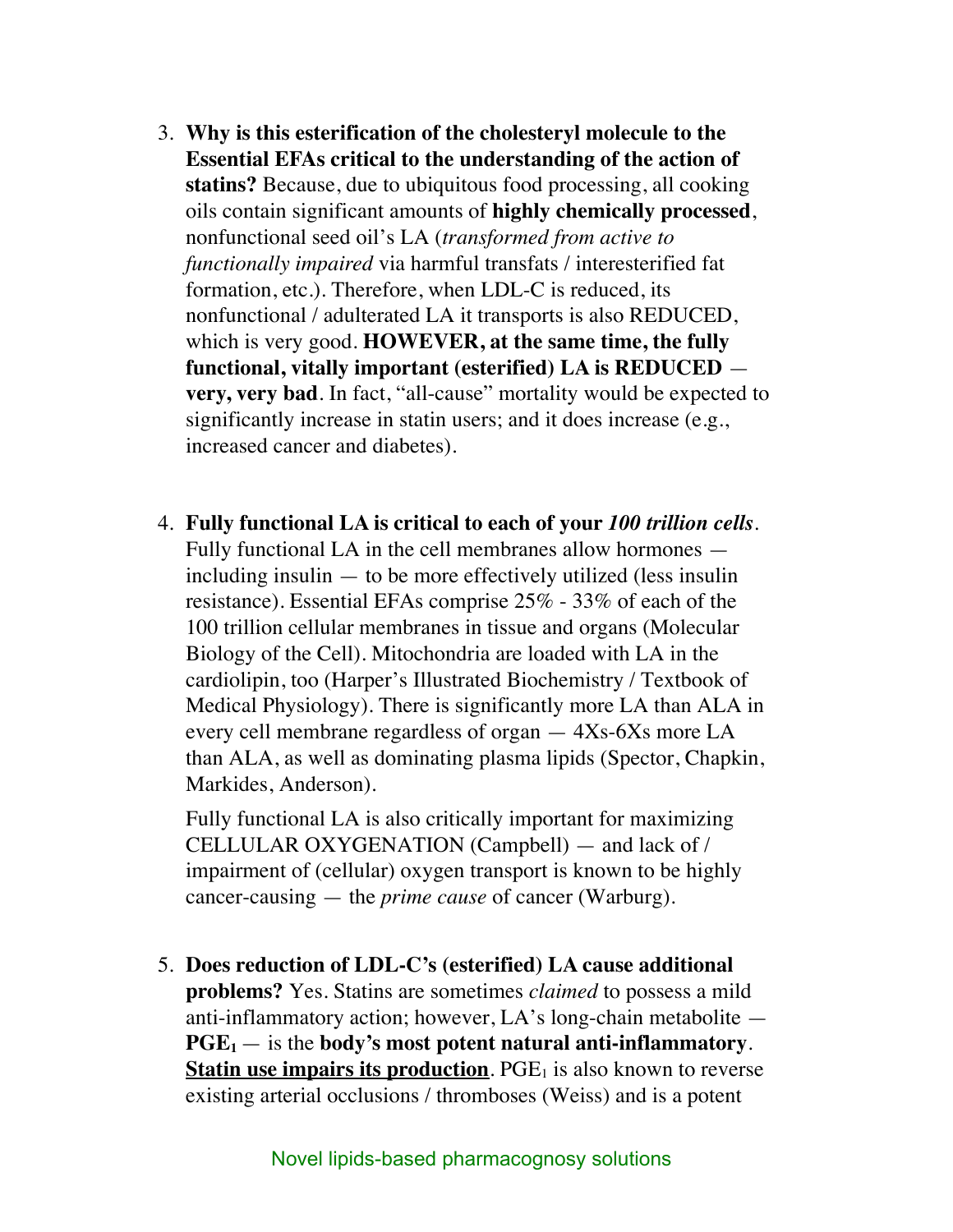natural vasodilator which increases blood flow — all helping to prevent CVD. **Statins decrease both of these positive effects**.

- 6. **Why is LA adulterated in the diet?** To obtain longer shelf-life and allow long-term use in commercial restaurant baking and frying. Use of cooking oils from the super-market cause shorter lifespan in humans because of processed cooking oils' significantly impaired LA functionality. Note: Essential omega-3 oils, like flax oil, is never used in cooking or baking.
- 7. **The intima inner lining of the artery is 100% exclusively made of LA** (Chapkin, et al.). Therefore, if there is less of the raw substrate (LA) that is fully functional, the patient has a defective arterial lining. If the patient is consuming processed foods (as the vast majority do), he will also have an increase in defective intima and defective / functionally impaired cell membranes throughout all organs / tissues. Furthermore, virtually all medical textbooks, including the medical standard — *Textbook of Medical Physiology*  — state the intima is a mere 1 cell thick. This is incorrect; the intimal structure is actually 8-10 layers thick. [Note: esteemed pathologist, V. Subbotin, MD, PhD, came across my work and sent me a journal article with high-resolution photography confirming the multi-layer structure of the intima]. **The intima is "selfinflaming" because of the ubiquitous use of processed LA**.

Therefore, with defective / adulterated / nonfunctional LA there is in actuality up to 10x more chance of impairment to the inner multi-layer arterial wall and its structure; particularly, large arteries.

IF available, (**Esterified) Cholesterol transports fully functional LA to the arterial wall in an attempt to repair defects**. Dead macrophages *filled with cholesterol esters* are finally deposited in arteries (Spiteller).

8. **Exactly,** *what is oxidizing* **in LDL-C – the cholesteryl molecule itself or something else?** *The answer is* "something else."